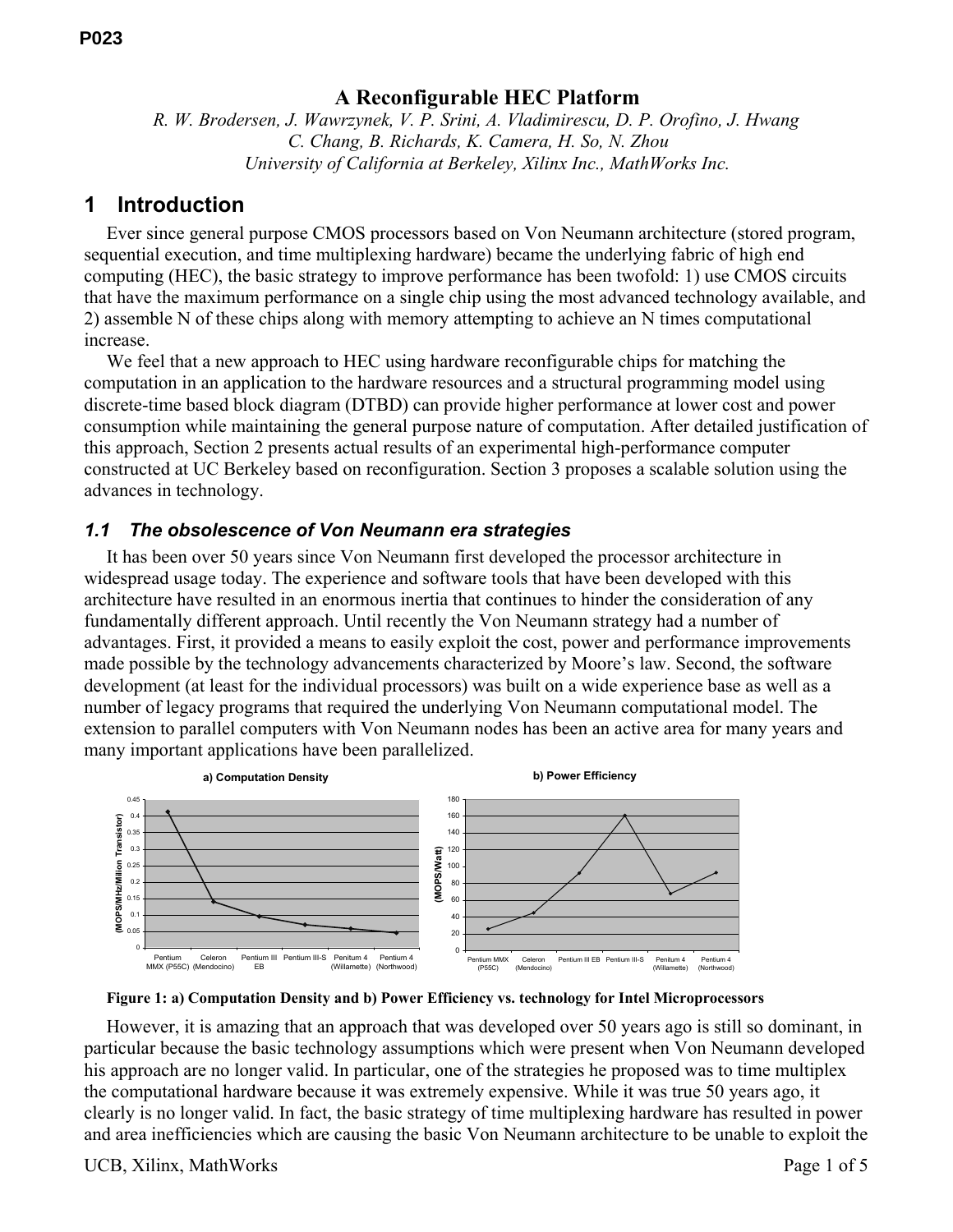improvements provided by Moore's law scaling. Figure 1 shows the computation density and power efficiency vs. technology for Intel microprocessors. Figure 1a) shows the computation density in MOPS per MHz per million transistors to be decreasing with technology.

The basic strategy for improving the performance of individual Von Neumann processors has been to increase the clock rate, because it has been found that improving parallelism at the processor level through instruction set parallelism, multiple issues, and multiple threads, quickly reaches a point of diminishing returns. The result of this clock rate increase has been to increase the power density in the computational portion of the processor to the point that the heat can not be extracted fast enough. To avoid component damage, the performance obtained from each individual processor must be limited. This is a fundamental change in that power now limits performance, rather than circuit speed. The power efficiency graph for Intel microprocessors, shown in Figure 1b, decreases with technology. This problem will also affect HEC platforms which are based on the highest performance processors, for this power problem only gets worse as large numbers of processors are used. For example, if a GigaOp/sec processor consumes approximately 50W (assuming an energy efficiency of 100 MOPS/Watt), then 100 TeraOps will require 1 MegaWatt, not including the energy for cooling. Likely, the solution will be to avoid these leading edge processors for future HEC platforms, but instead use ones that have lower performance and thus lower power consumption. However, backing off to lower performance processors means that a Von Neumann based fabric will cease to exploit all the advantages of technology scaling.

Fast processors require high bandwidth data access to memory. The speed of low-cost large capacity memory (DRAM) has historically lagged behind the processor clock rate because memory technology has been optimized for capacity (chip area) rather than speed. Memory hierarchy has been widely used to reduce the memory data access time. A consequence of the heavy time multiplexing inherent in the Von Neumann model is that a large amount of intermediate state must be stored in fast on-chip memory. This memory further reduces the area available for computation, therefore only a relatively small area of a processor chip is actually performing computation.



**Figure 2: Computational Energy Efficiency of Various Processors** 



bit

**Maximum number of operator per FPGA**

To understand the gap between optimal hardware and what is provided by the present Von Neumann solutions it is instructive to compare the MOPS per Milliwatt for a number of recent circuits that have been presented in the International Solid State Circuits Conference, the primary conference for presenting the latest results in integrated circuit designs. In Figure 2, there are 20 different chips which range from 0.18-0.25 micron technology indicating the computational energy efficiency expressed in MOPS/ Watt. There are 3 classes of architectures, starting from general purpose processors which are a mix of mainstream processors including Power PC's, Pentiums and Alphas which are labeled microprocessors, through DSP's which have a higher level of parallelism through to dedicated chips which have the highest throughputs and levels of parallelism similar to what is achieved in Field Programmable Gate Arrays (FPGAs). While the 3 orders of magnitude shown here are not achieved with FPGA's because of the overhead of reconfigurable interconnect, it does indicate the underlying

UCB, Xilinx, MathWorks Page 2 of 5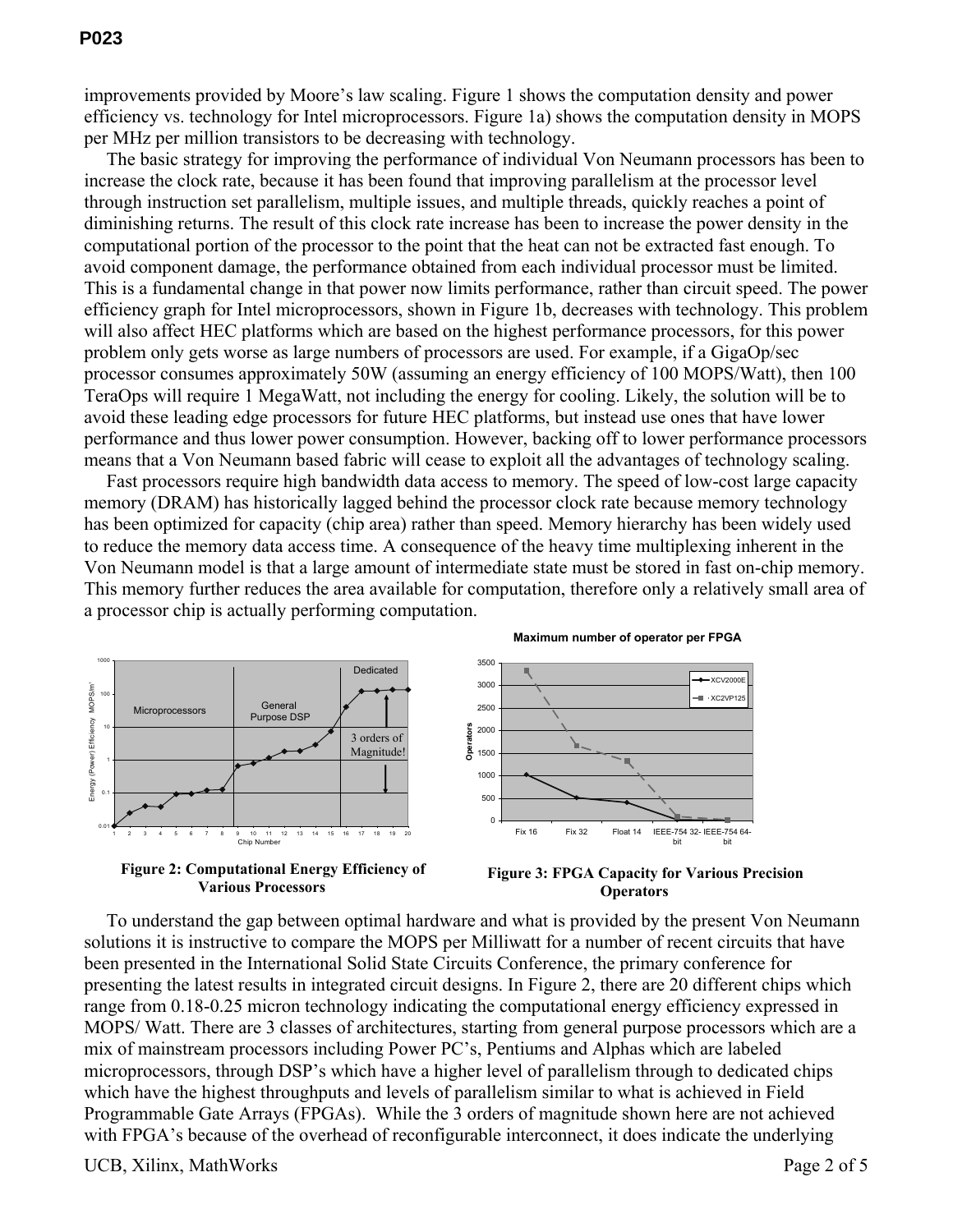capability of the technology. The performance of state-of-the-art FPGA's is on the order of the efficiencies represented by the best DSP's.

#### *1.2 A possible solution*

It is clear that a fundamentally different set of strategies and a new computational model is required if the inherent inefficiencies of the Von Neumann era approach is to be avoided. An approach is needed that exploits the increased density of logic and memory capacity as provided by technology scaling. This increase in logic and memory capacity should be used to provide spatial parallel computation at the chip level to achieve high levels of performance, rather than attempting to do it by time multiplexing a small amount of hardware. Since the application focus for HEC is fundamentally general purpose computing, the particular configuration of the parallel architecture needs to be fully reconfigurable. Furthermore, it is desired that the spatial parallelism be exploited at all levels in the application (instruction, thread, task, user).

A strategy for the basic unit to be replicated in an HEC platform that meets the above requirements uses chips that have the ability to be configured to implement any arbitrary computational structure. The goal of mapping an algorithm into a spatial computational structure is to minimize the need for memory and maximize the number of parallel computational units. This mapping is analogous to compilation in a Von Neumann processor. The present commercial realization of this technology is Field Programmable Gate Arrays (FPGAs). FPGAs were originally designed to replace small amounts of random logic; however, because they exploit the density increases of the technology so well, they have now increased in capability to the point where they offer the highest computational density of any programmable chip. The basic architecture of an FPGA is composed of 100's of thousands of primitive logical blocks which have a fully reconfigurable network that allows the logical blocks to be arbitrarily interconnected. For example, to implement a fully IEEE compliant floating point unit requires 1500 blocks, while a 16-bit integer adder only requires 16 blocks.

The state of the art FPGA's in the most advanced technology are able to implement up to 86,000 MOPS (millions of operations per second), where an operation is a 16 bit add equivalent or 9,600 MFLOPS for full IEEE 754 single precision floating point operations. This is achieved by implementing a large number of simple processing elements on the same FPGA (spatial parallelism), with each processing element running at 100 MHz. Due to the fact that the basic FPGA architecture directly exploits the logic density improvements from technology scaling, the performance of an FPGA increases by a factor of 2 with each new process generation. In fact, FPGA's are now used by IC fabrication foundries to drive their newest process development because of the regular structure of an FPGA and ease of designing into a new process generation.

Since each new process generation reduces the minimum feature size by a factor of 0.7, this results in a 2.4 times increase in computational throughput (assuming 2 times more units and approximately a 1.2 times increase in clock rate). The relatively low clock rates (< 250 MHz) protects the FPGA solution from the power limited computational limits being seen by modern Von Neumann processors and matches with the large capacity memory speed.

While the performance of a single FPGA is impressive, to achieve HEC computational requirements, arrays of FPGA's will be required. Instead of taking the current approach of clusters of multiprocessors, a large capacity virtual FPGA is constructed out of an array of densely connected physical FPGAs. To program a single FPGA, the algorithms of an application are expressed in Discrete Time based Block Diagrams (DTBD). These diagrams are spatially partitioned and directly mapped to the logic elements on the FPGA using automated hardware synthesis tools.

A unique characteristic of fully reconfigurable processors is that the computation architecture can be optimized for each application, and therefore the performance that can be achieved is near the maximum performance limit of the array. Because the reconfigurable interconnect is an integral part of the computing fabric, the machine is very flexible in its communications. This flexibility allows the system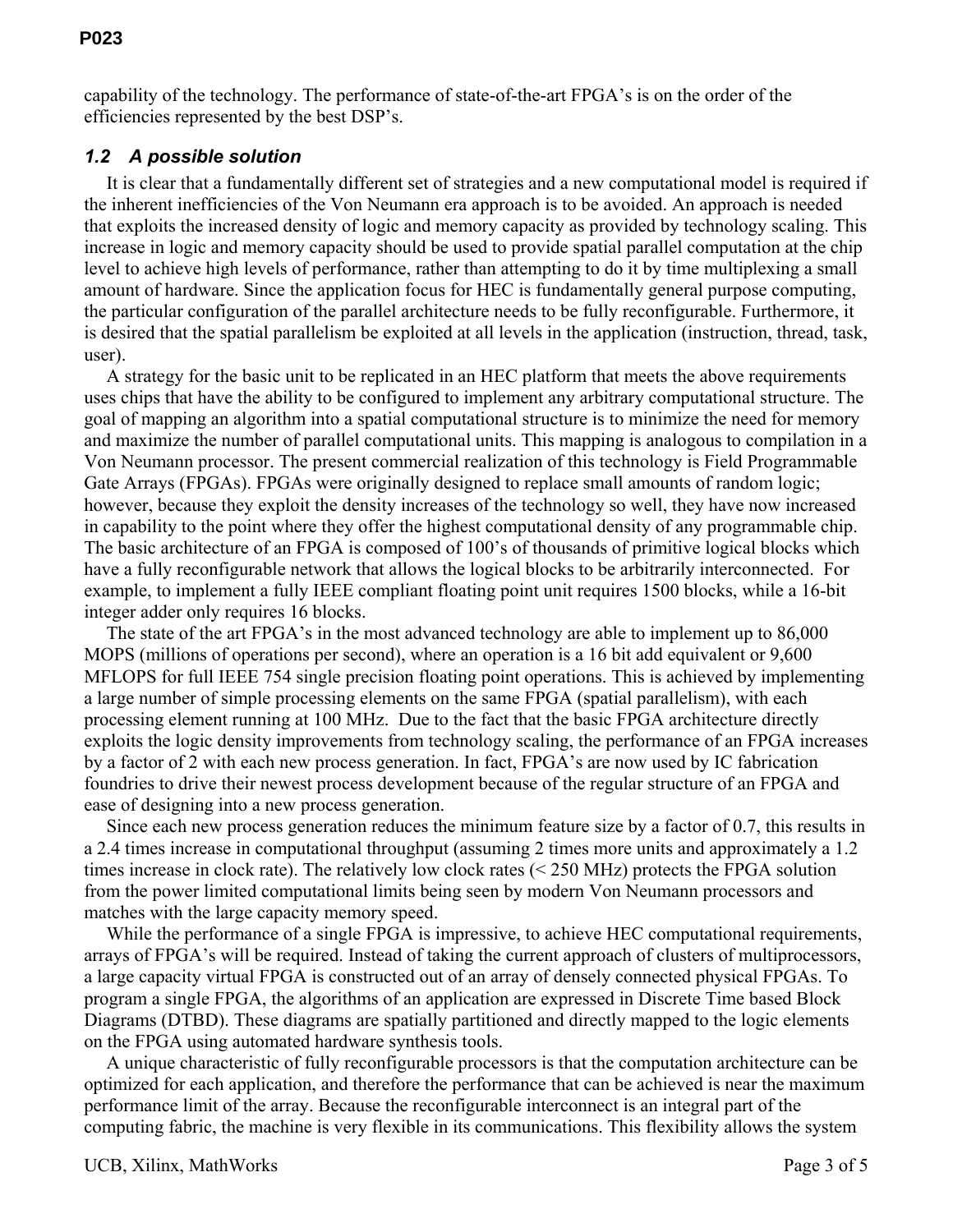to emulate any number of different communication and synchronization strategies, such as message passing, static scheduled interconnection patterns, and other ad hoc schemes on a task specific basis. Furthermore, the actual arithmetic can be optimized for each application. For legacy applications, it is possible to provide IEEE compatible arithmetic, but for many applications a more optimal arithmetic can be used as well. This optimization can provide another 3 order of magnitude increase in computational density, as shown in Figure 3. To exploit this capability optimally will require "compiler" like optimizations, which determine the accuracy of the arithmetic which is required. There has been some initial work in this area, but it remains relatively unexplored.

Modern FPGA chips typically run at a couple of hundreds of MHz, and offer large amounts of parallel I/O pins (currently up to 1200 for Xilinx Virtex II Pro series). The clock rate matches the current speed of DRAM technology and the large number of I/O pins offer the solution to the high memory bandwidth requirement by supporting up to 16 independent 8-byte-wide DDR memory channels. In addition, the high throughput multi-giga bit transceivers available on FPGAs offer enough bandwidth to construct an array of FPGAs that are locally interconnected to their neighbors such that the off-chip interconnection behaves similar to the on-chip interconnection. This allows a straightforward extension of the single FPGA programming model to arrays of FPGAs through the addition of FPGA level spatial partitioning.

# **2 Berkeley Emulation Engine Platform**

At UC Berkeley we have implemented an array composed of 20 FPGAs (Xilinx Virtex-E 2000), shown in Figure 4, which has the overall capability of 600,000 MOPS or 20,000 MFLOPS while running at 60 MHz. An automated design flow in routine use compiles and directly "compiles" applications described using MathWorks' Simulink/Stateflow/Matlab tools directly onto the FPGA array. The array is in use by students in classes and researchers at UCB, as well as by users at a number of other Universities over the internet through an ethernet interface into the array. The programming model while particularly optimal for stream based programming, also can support finite difference and vector based computations. While it has been primarily used for real-time emulations of communication systems and other signal processing applications, the architectural flexibility can also straightforwardly support the following type of computations at near peak array performance:

- Linear algebra and Finite Difference Time Domain (FDTD) for Computational Fluid Dynamics (CFD), electromagnetic wave propagation
- Analog and hybrid digital/analog circuit simulation
- Systems biology, bioinformatics, gene/protein expression
- Image recognition, video processing





**Figure 4: The 0.6 TeraOp BEE FPGA Array & Topology Diagram**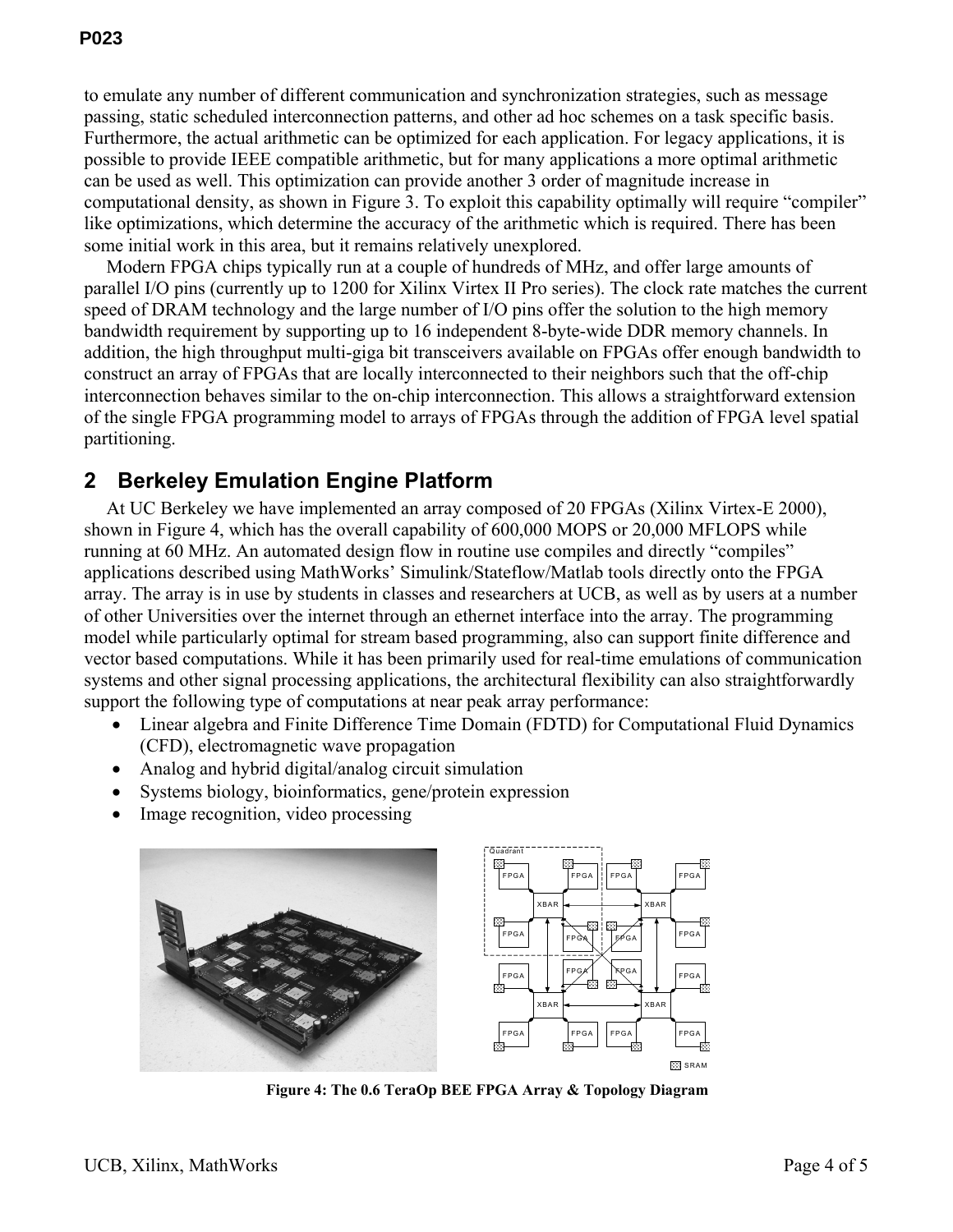#### **P023**

For some of these applications, HEC implementations demand vector- and matrix-based representation of the system equations or processing elements in order to capture and exploit the parallelism inherent in such systems. The fine-grained parallel architecture uses optimized architectures to solve factorizations of very large matrices or to perform Gaussian Elimination (GE). The performance of GE on BEE for various matrix sizes is shown in Figure 5. At the execution rate of 1.2 GFLOPS, each 0.18 micron technology Xilinx Virtex-2000E FPGA can achieve the performance of the current state-ofart 0.13 micron technology Intel Itanium 2 processor which is 2 process generations more advanced. On a FPGA with the same fabrication technology, such as the Xilinx Virtex-II Pro 125, over 9.6 GFLOPS can be achieved in each FPGA, which is 6 times higher performance than the Itanium 2 processor.



**Figure 5: BEE System and per FPGA Performance** 

#### **3 Scaling up the BEE to HEC Performance Levels**

To see the capability possible with larger FPGA arrays, the parameters of a possible HEC will be given using the most advanced FPGAs currently available with a straightforward scaling of the BEE architecture using only local interconnect. These new chips have over 125,000 primitive logic elements, 10Mbits of on-chip SRAM, 1040 user I/O pins, and twenty 2.5 Gigabit/second transceivers for interconnect. Each of these FPGA's can implement up to 48 floating point processing units and the large number of I/O pins allow connection of to up 12 Gbytes of off-chip DIMM memory. Each of these memories is capable of 3.2 GBps data bandwidth so that all 48 floating point processors can operate without any limitation from memory bandwidth constraints. A parallel version of the GE algorithm was designed for analysis and the estimated performance is shown in Figure 6 for a scaled up system composed of different numbers of FPGAs.



Figure 6: Performance of a Scaling up the BEE array for Gaussian Elimination

More information can be found at http://bwrc.eecs.berkeley.edu/Research/BEE